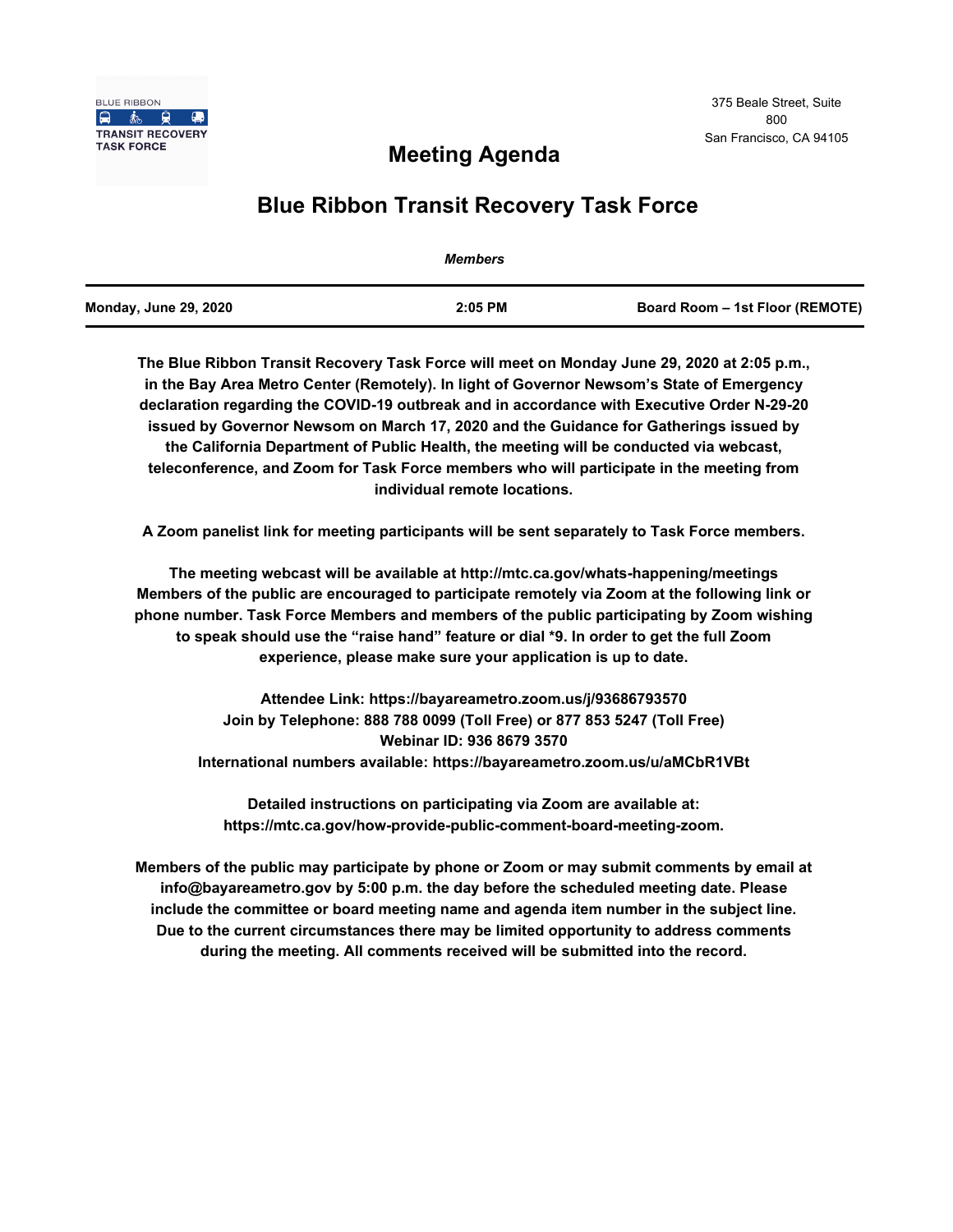### **1. Roll Call / Confirm Quorum**

*A quorum of this Commission shall be a majority of its voting members (17)*

### **2. Chair Comments**

|                     | <b>Commissioner Jim Spering</b>                  |  |
|---------------------|--------------------------------------------------|--|
| 20-1084             | <b>Task Force Decision Making Process</b>        |  |
| <b>Action:</b>      | Information                                      |  |
| <b>Attachments:</b> | <b>Item 2 Task Force Decision Making Process</b> |  |

### **3. Consent Calendar**

| 3а. | 20-1081             | Minutes of the June 15, 2020 Meeting                 |  |
|-----|---------------------|------------------------------------------------------|--|
|     | <b>Action:</b>      | <b>Task Force Approval</b>                           |  |
|     | <b>Attachments:</b> | Item 3a Attach 1 Draft Minutes for 6 15 2020 BRTRTF. |  |
| 3b. | 20-1057             | <b>BRTRTF#2 Meeting Summary</b>                      |  |
|     | <b>Action:</b>      | <b>Task Force Approval</b>                           |  |
|     | <b>Attachments:</b> | Item 3b_BRTRTF #2 Meeting Summary Memo               |  |

## **4. Near-term Transit Recovery Strategies**

| 4а. | 20-1032             | <b>Transit Public Health and Safety Plan</b>                                                |
|-----|---------------------|---------------------------------------------------------------------------------------------|
|     |                     | Transit Operators will present their Transit Public Health & Safety Plan.                   |
|     | <b>Action:</b>      | Information                                                                                 |
|     | <b>Presenter:</b>   | Steve Kinsey, CivicKnit and Transit Operators                                               |
|     | Attachments:        | Item 4a MTC BRTF - Transit Health Plan Update 2020-06-29                                    |
| 4b. | 20-1033             | Near-term Recovery Update<br>MTC staff will provide a brief update on coordination efforts. |
|     | <b>Action:</b>      | Information                                                                                 |
|     | <u>Presenter:</u>   | <b>MTC Staff</b>                                                                            |
|     | <b>Attachments:</b> | Item 4b Attach 1 Updates BRTRTF 6-29-2020                                                   |
|     |                     | Item 4b Attach 2 Current Service Maps                                                       |
|     |                     | <b>Item 4b Attach 3 Survey Poll summary</b>                                                 |
| 4с. | 20-1058             | Correspondence Received for Agenda Item 4                                                   |
|     | <b>Attachments:</b> | Item 4c Correspondence Received                                                             |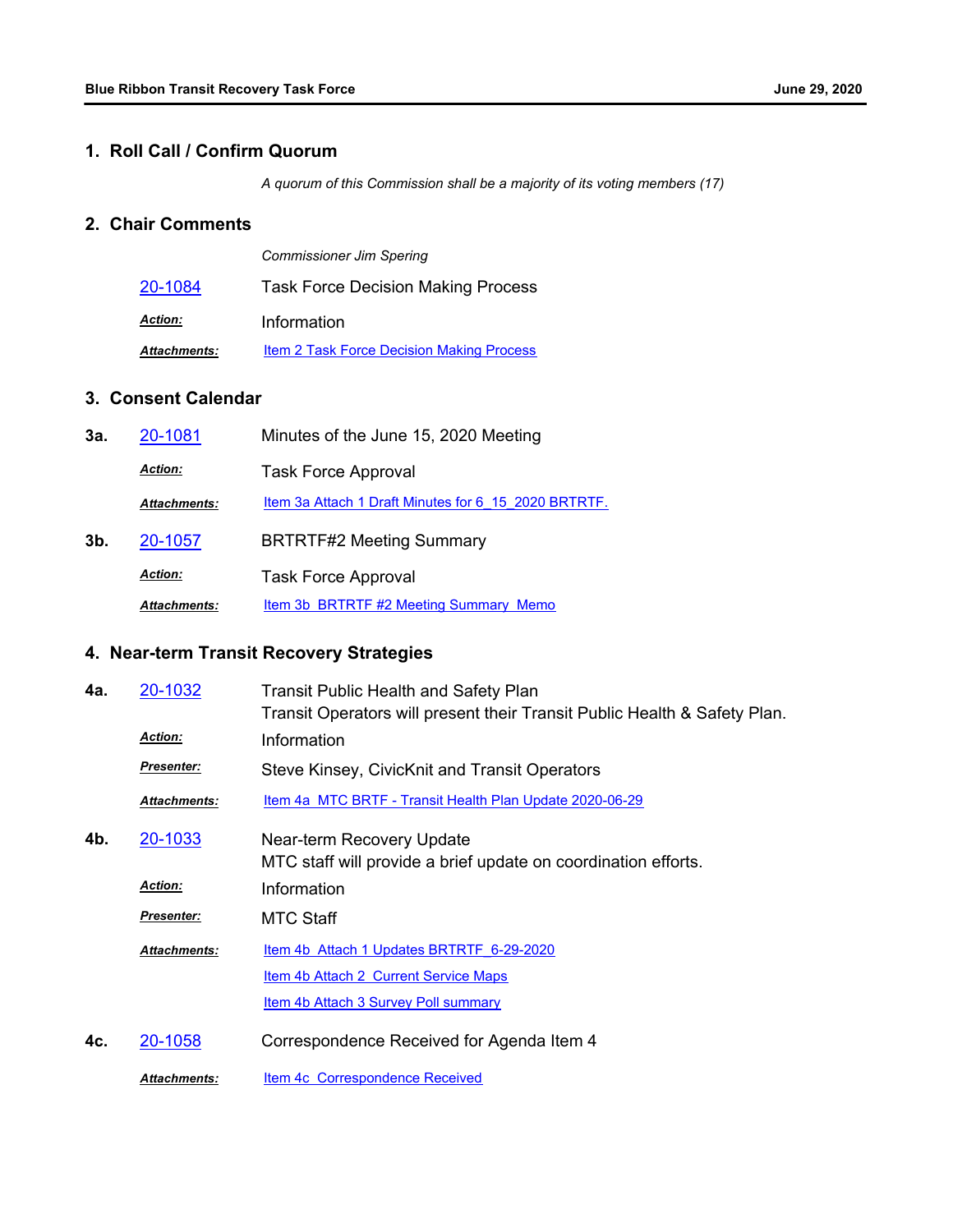#### **5. CARES Phase 2 Funding Distribution Considerations**

CARES Phase 2 Funding Distribution MTC staff will present a recommended funding distribution proposal on the remainder of the Coronavirus Aid, Relief, and Economic Security (CARES) Act funding to transit agencies (approximately \$500 million) for the Task Force to consider. **5a.** [20-1034](http://mtc.legistar.com/gateway.aspx?m=l&id=/matter.aspx?key=20898) Approval *Action:* MTC Staff *Presenter:* Attachments: [Item 5a\\_Attach 1 CARES Act](http://mtc.legistar.com/gateway.aspx?M=F&ID=486ca1fb-8c10-4b36-98af-46353ff09067.pdf) **5b.** [20-1059](http://mtc.legistar.com/gateway.aspx?m=l&id=/matter.aspx?key=20923) Correspondence Received for Agenda Item 5 Attachments: **[Item 5b Correspondence Received](http://mtc.legistar.com/gateway.aspx?M=F&ID=7ec2b01e-1af3-4075-963f-58ea094d67d3.pdf)** 

#### **6. Public Comment /Other Business**

**6a.** [20-1060](http://mtc.legistar.com/gateway.aspx?m=l&id=/matter.aspx?key=20924) Correspondence Received

Attachments: **[Item 6a Correspondence Received](http://mtc.legistar.com/gateway.aspx?M=F&ID=ebda4336-59e3-47ff-9aaf-65526994941a.pdf)** 

#### **7. Summary and Next Steps**

*Steve Kinsey, CivicKnit*

### **8. Adjournment / Next Meeting**

**The next meeting of the Blue Ribbon Transit Recovery Task Force will be held Monday, July 20, 2020 at 4:05 p.m. remotely and by webcast as appropriate.**